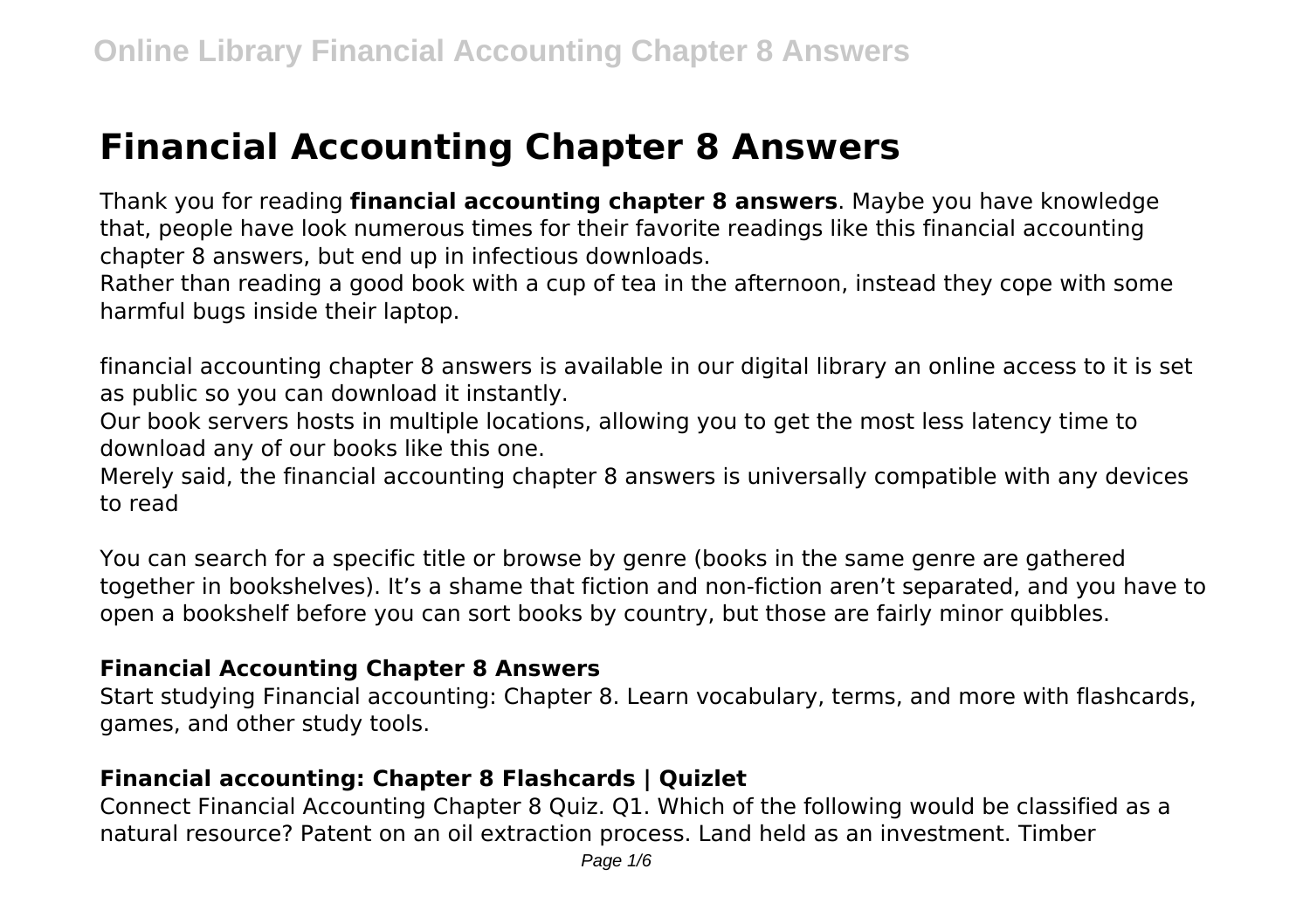purchased by a lumber yard. Diamond mine. Q2. A company purchased a mineral deposit for \$800,000.

#### **Connect Financial Accounting Chapter 8 - Ask Assignment Help**

Access Financial Accounting 6th Edition Chapter 8 solutions now. Our solutions are written by Chegg experts so you can be assured of the highest quality!

## **Chapter 8 Solutions | Financial Accounting 6th Edition ...**

CHAPTER 8 Accounting for Receivables ASSIGNMENT CLASSIFICATION TABLE . ... Record accounts receivable and bad debts transactions. Calculate bad debt amounts and answer questions. Prepare aging schedule and record bad debts. Prepare aging schedule and record bad debts. ... BYP 8-1 FINANCIAL REPORTING PROBLEM (a) (\$ in thousands) Receivables ...

### **Chapter 8 solution - Studylib**

Access Horngren's Financial & Managerial Accounting 5th Edition Chapter 8 solutions now. Our solutions are written by Chegg experts so you can be assured of the highest quality!

## **Chapter 8 Solutions | Horngren's Financial & Managerial ...**

The aim of accounting principles and standards is to produce fi nancial statements that are theoretically and mathematically accurate. According to the International Financial Reporting Standards, a fi nancial statement must be relevant, reliable, and comparable. Accrual accounting is the practice of recording revenues and expenses when they ...

## **CHAPTER 8 Completing the Accounting Cycle**

Solutions Manual Chapter 8 Conditionally conservative accounting (i.e., impairment testing) contributes to efficient debt contracting providing an early warning system of financial distress. This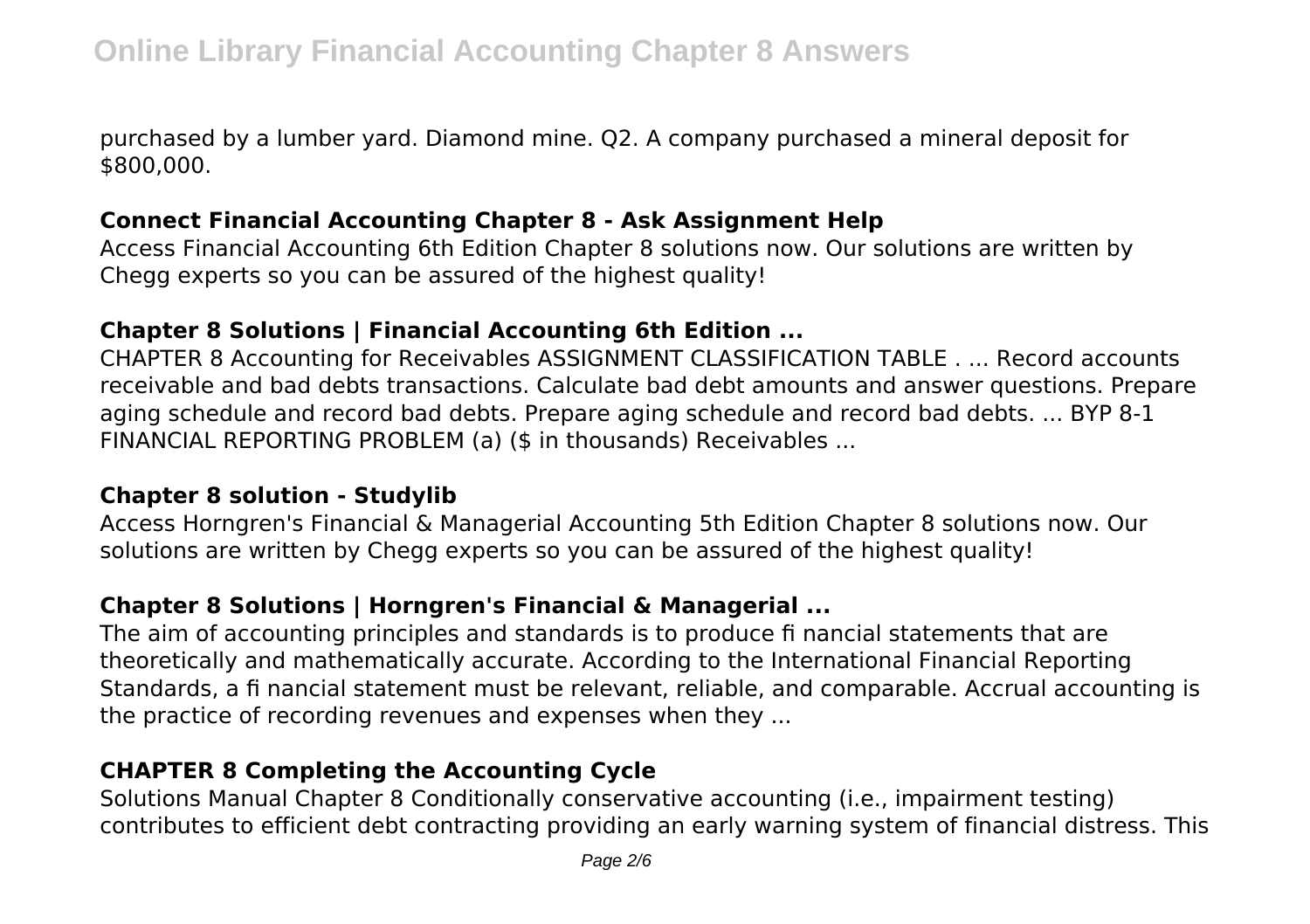increases the trust of lenders that any operating policies that have led to impairment will be corrected management the Board of Directors.

### **Chapter 8 Question Answer Key - ACCT 7009 - Fanshawe - StuDocu**

Sample/practice exam Spring 2016, questions and answers Sample/practice exam Spring 2016, questions and answers Sample/practice exam Spring 2016, questions and answers Chapter 1 - Solution Manual Chapter 2 - Solution Manual - Conceptual Framework For Financial Reporting Chapter 3 - Solution Manual. Related Studylists.

#### **Chapter 8 - Solution Manual - ACCT 311 Inter Fin Acct I ...**

Title: Microsoft Word - Weygandt\_Financial\_2e\_IFRS\_Ch08.doc Author: is1099 Created Date: 5/14/2012 1:01:29 PM

### **Weygandt Financial 2e IFRS Ch08**

EXERCISE 8-27 (10-15 minutes) Type of inventory Equipment manufactured S.3031 Financial derivatives held by a financial institution Excluded from S.3031 Covered by S.3856 (discussed further in chapter 9) Biological assets at the point of harvest No specific guidance Harvested agricultural produce Primary Guidance under ASPE Primary Guidance ...

## **Chapter 8 solutions - Studylib**

8. d. Overstating ending inventory causes total assets to be too high by \$2,000,000. Further, because cost of goods available for sale must be apportioned to ending inventory and cost of goods sold, the overstatement of ending inventory is offset by an understatement of cost of goods sold.

## **Chapter 8 Quiz - principlesofaccounting.com**

Study EASTERN GATEWAY COMMUNITY COLLEGE Financial Accounting 1 flashcards and notes.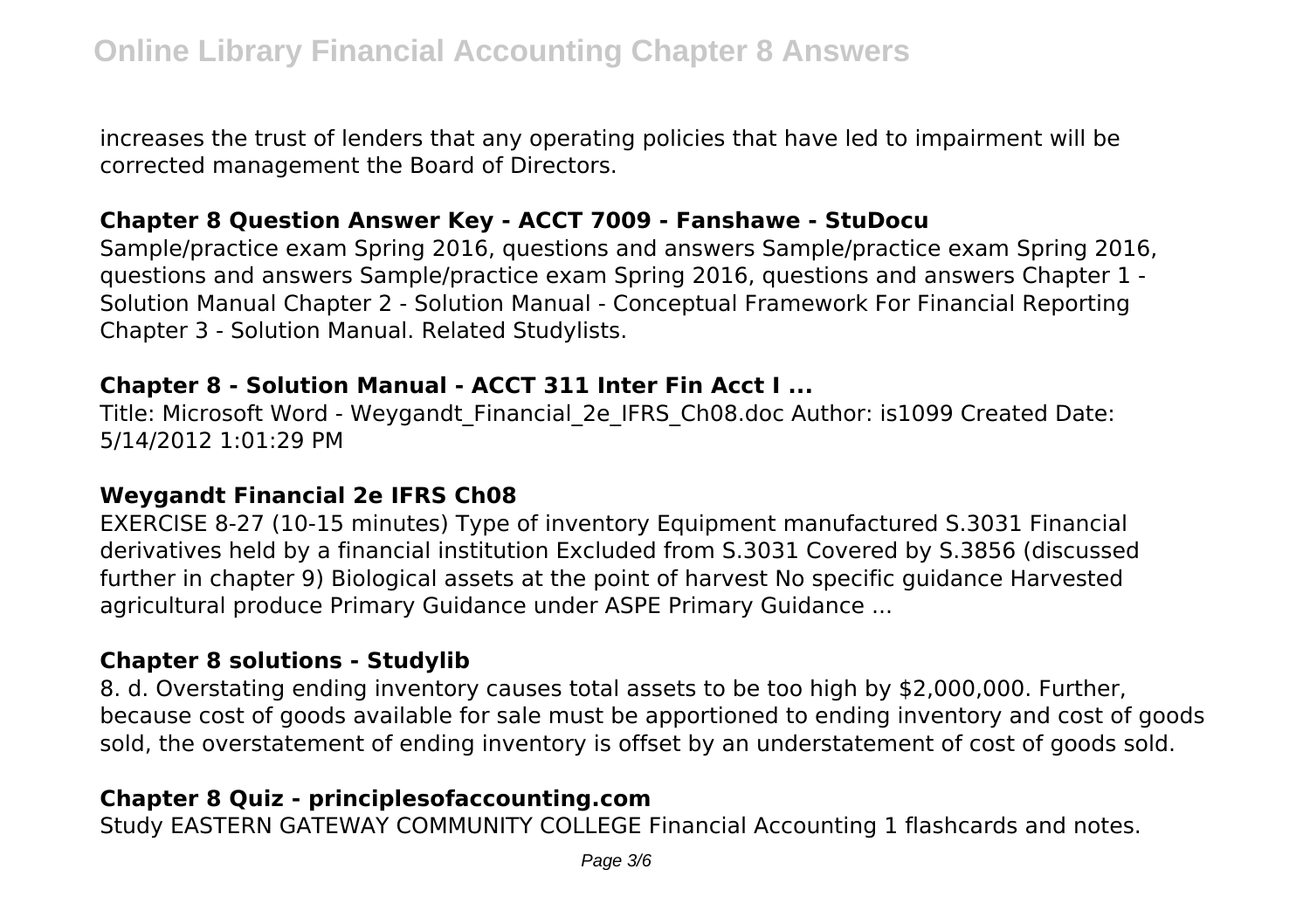Conquer your course and sign up for free today! Study EASTERN GATEWAY COMMUNITY COLLEGE Financial Accounting 1 flashcards and notes. ... chapter 8 & 9 quiz 2019-05-04; accounting exam 2 2019-05-11; chapter 12 & 14 quiz 2019-05-04; accounting exam 2 2020-07-23;

## **Financial Accounting 1 at EASTERN GATEWAY COMMUNITY ...**

Chapter 14: Corporate Equity Accounting ; Chapters 15-16 Using Information. Chapter 15: Financial Reporting and Concepts ; Chapter 16: Financial Analysis and the Statement of Cash Flows ; Chapters 17-20 Managerial/Cost. Chapter 17: Introduction to Managerial Accounting ; Chapter 18: Cost-Volume-Profit and Business Scalability ; Chapter 19: Job ...

### **Chapter 8 - Multiple Choice - principlesofaccounting.com**

Financial Accounting Chapter 8. Reporting and Interpreting PPE, Natural Resources and Intangibles Libby, Libby and Short. STUDY. PLAY. acquisition cost. net cash equivalent amount paid or to be paid for the asset. additions and improvements. infrequent expenditures that increase an assets economic usefulness in the future.

### **Financial Accounting Chapter 8 Flashcards | Quizlet**

Chapter 1: Accounting in Business Chapter 2: Analyzing for Business Transactions Chapter 3: Adjusting Accounts for Financial Statements Chapter 4: Accounting for Merchandising Operations Chapter 5: Inventories and Cost of Sales Chapter 6: Cash and Internal Controls Chapter 7: Accounting for Receivables Chapter 8: Accounting for Long-term Assets

## **Financial and Managerial Accounting - McGraw Hill**

Answers To Wileyplus Accounting Homework Chapter 8 This text is an unbound, binder-ready edition Answers to wileyplus accounting homework chapter 8. Accounting Principles 12th Edition by Weygandt, Kimmel, and Kieso provides students with a clear introduction to fundamental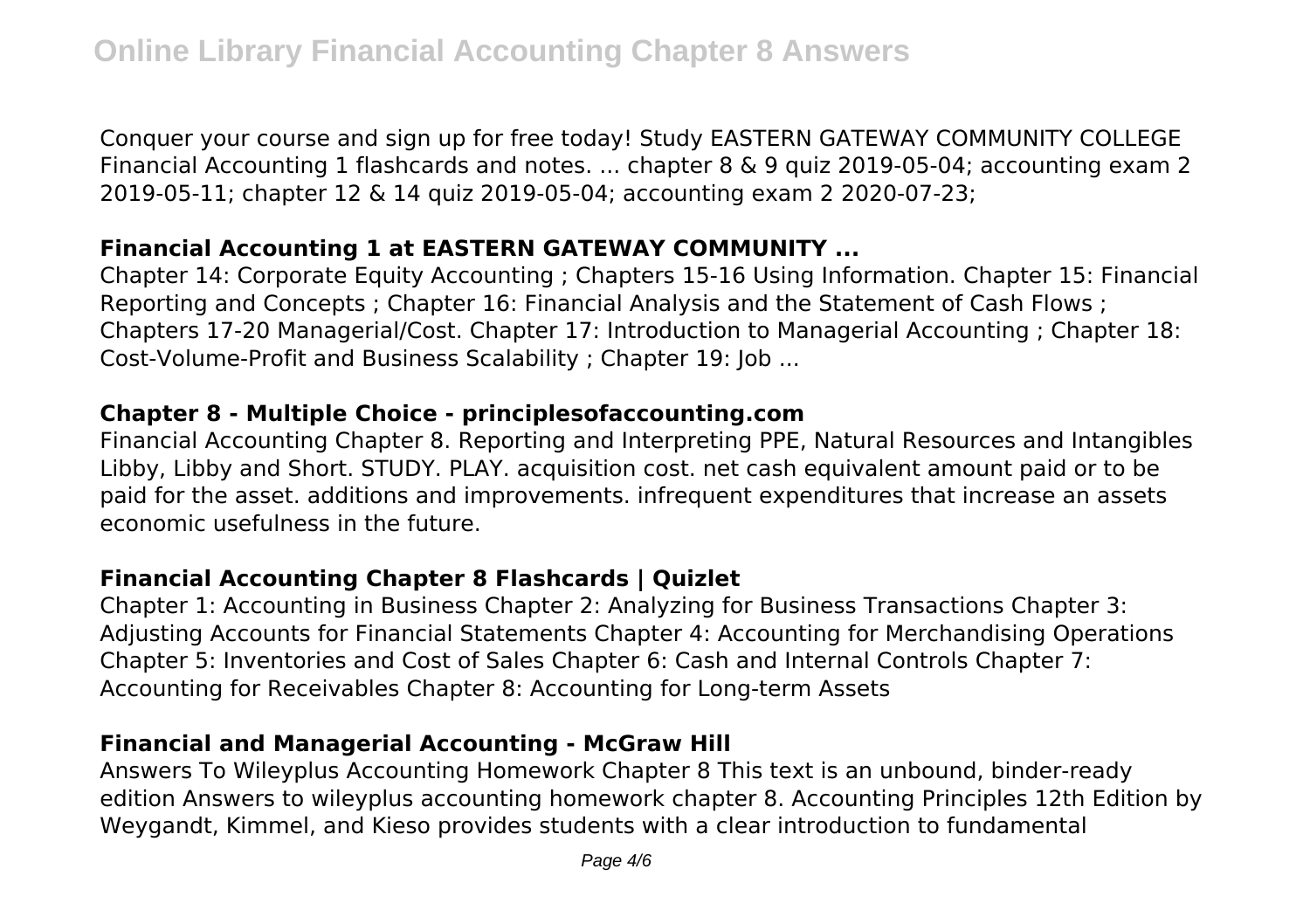accounting concepts.

## **Wiley Plus Answers Accounting Chapter 8**

Questions Chapter 8 (Continued) 9. By their nature, product costs "attach" to the inventory and are recorded in the inventory account. These costs are directly connected with the bringing of goods to the place of business of the buyer and converting such goods to a salable condition.

### **KiesIA 13e SM Ch08 Final**

Principles of Accounting is designed to meet the scope and sequence requirements of a twosemester accounting course that covers the fundamentals of financial and managerial accounting. Due to the comprehensive nature of the material, we are offering the book in two volumes. This book is specifically designed to appeal to both accounting and non-accounting majors, exposing students to the core ...

### **OpenStax**

Solution manual According to Accounting Principles 8th and 9th Edition , John Wiley & Sons, Inc Book Author : Jerry J. Weygandt, Paul D. Kimmel , Donald E. Kieso \_

## **Accounting Principles Solution - Godgift**

Why It Matters; 1.1 Explain the Importance of Accounting and Distinguish between Financial and Managerial Accounting; 1.2 Identify Users of Accounting Information and How They Apply Information; 1.3 Describe Typical Accounting Activities and the Role Accountants Play in Identifying, Recording, and Reporting Financial Activities; 1.4 Explain Why Accounting Is Important to Business **Stakeholders**